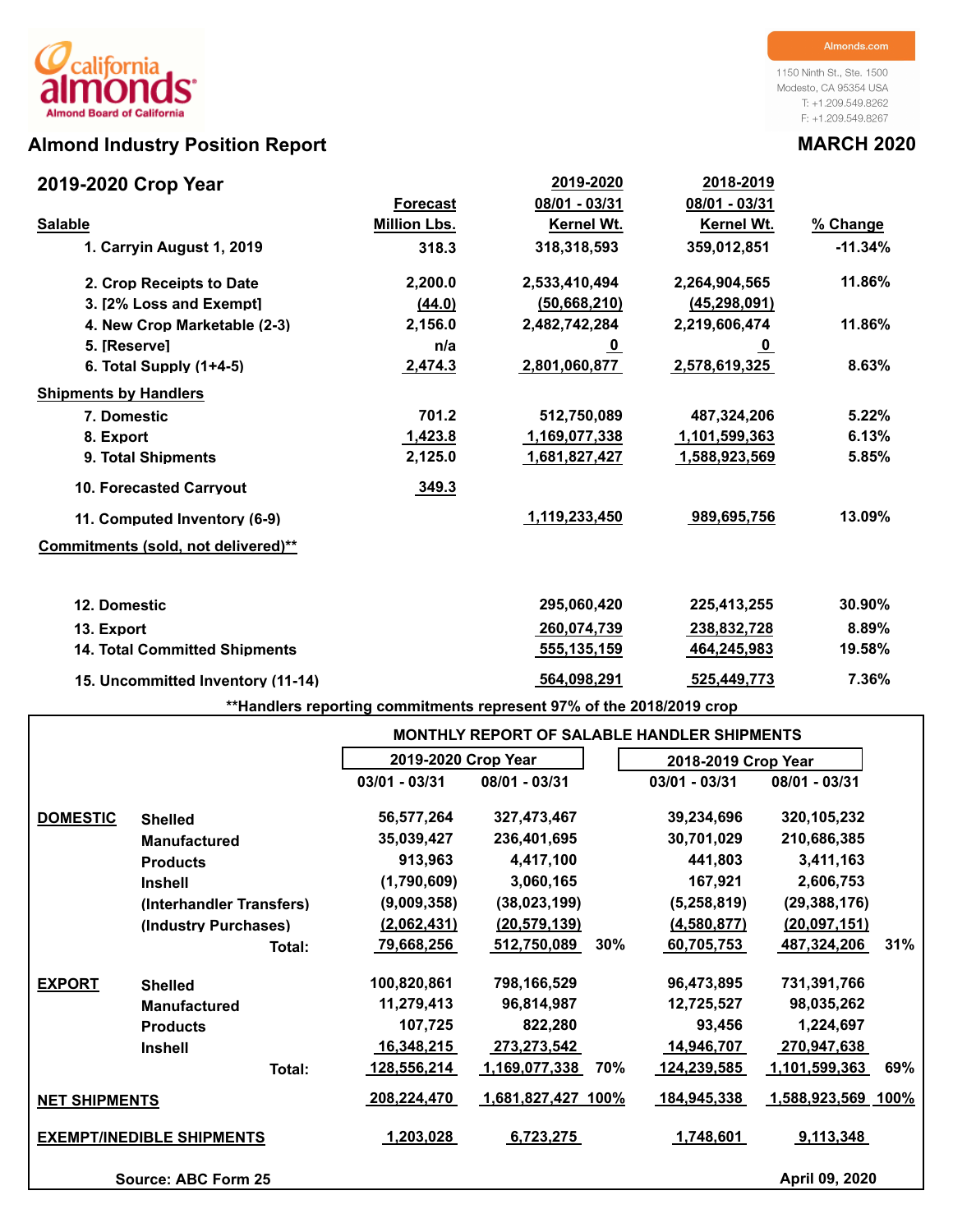### Destination > 250,000 LBS. Current YTD are reported

| August 1 through March 31, 2020<br>August 1 through March 31, 2019<br><b>Current Month - March, 2020</b><br><b>Current Month - March, 2019</b><br>Percent<br>vs.<br>2018/19<br><b>Total</b><br><b>NKW</b><br><b>Month</b><br><b>NKW</b><br><b>YTD</b><br><b>NKW</b><br><b>NKW</b><br><b>YTD</b><br><b>World Region</b><br><b>Month</b><br><b>YTD</b><br><b>SHELLED</b><br><b>INSHELL</b><br><b>TOTAL</b><br><b>SHELLED</b><br><b>INSHELL</b><br><b>TOTAL</b><br><b>SHELLED</b><br><b>INSHELL</b><br><b>TOTAL</b><br><b>SHELLED</b><br><b>INSHELL</b><br><b>TOTAL</b><br><b>Destination</b><br><b>Shiments</b><br>87%<br>13%<br>100%<br>77%<br>23%<br>100%<br>12%<br>100%<br>25%<br>100%<br>$+1$ .<br>88%<br>75%<br><b>NORTH AMERICA</b><br>9%<br>5,107,933<br>5,107,933<br>43, 167, 787<br>16,080<br>43,183,867<br>4,122,758<br>4,122,758<br>39,635,368<br>27,523<br>Canada<br>$\mathbf 0$<br>0<br>13%<br>$\mathbf 0$<br>Mexico<br>1,487,383<br>1,487,383<br>18,657,140<br>$\mathsf 0$<br>18,657,140<br>1,906,249<br>$\mathbf 0$<br>16,508,404<br>$\mathbf 0$<br>1,906,249<br>10%<br><b>Ttl NORTH AMERICA</b><br>6,607,796<br>$\Omega$<br>6,607,796<br>61,846,087<br>16,080<br>61,862,167<br>6,029,007<br>6,029,007<br>56,152,452<br>27,523<br>$\Omega$<br><b>ATIN AMERICA/CARIBBEAN</b><br>267%<br>155,360<br>$\mathbf 0$<br>155,360<br>957,613<br>$\mathbf 0$<br>957,613<br>33,500<br>11,780<br>Argentina<br>$\mathbf 0$<br>33,500<br>249,382<br>17,865<br>125%<br>217,805<br>$\Omega$<br>217,805<br>2,828,529<br>Brazil<br>2,846,394<br>113,000<br>$\mathbf 0$<br>1,262,830<br>$\mathbf 0$<br>113,000<br>$\Omega$<br>18%<br>Chile<br>337,220<br>337,220<br>4,329,095<br>$\mathbf 0$<br>4,329,095<br>539,300<br>$\Omega$<br>539,300<br>3,657,481<br>16,290<br>69%<br>535,000<br>535,000<br>$\Omega$<br>3,460,956<br>$\Omega$<br>3,460,956<br>Colombia<br>376,000<br>$\mathbf 0$<br>2,043,796<br>$\mathbf 0$<br>376,000<br>14%<br>162,832<br>$\overline{0}$<br>162,832<br>722,480<br>Costa Rica<br>722,480<br>88,000<br>$\Omega$<br>$\Omega$<br>88,000<br>631,750<br>$\mathbf 0$<br>118%<br>450,700<br>$\mathbf 0$<br>450,700<br>2,294,253<br>2,294,253<br>452,200<br>$\Omega$<br>452,200<br>1,050,312<br>$\mathbf 0$<br>Peru<br>$\Omega$<br>6%<br>42,000<br>$\mathbf 0$<br>42,000<br>429,500<br>$\mathbf 0$<br>429,500<br>Trinidad<br>58,000<br>$\mathbf 0$<br>58,000<br>404,000<br>$\overline{0}$<br>46%<br>Ttl LATIN AMERICA/CARIBB<br>1,938,717<br>$\Omega$<br>1,938,717<br>15,670,012<br>76,052<br>15,746,064<br>2,445,787<br>$\overline{0}$<br>2,445,787<br>10,712,500<br>76,457<br>5%<br><b>Total AMERICAS</b><br>16%<br>8,546,513<br>$\mathbf 0$<br>92,132<br>8,546,513<br>77,516,099<br>77,608,231<br>8,474,794<br>$\mathbf 0$<br>8,474,794<br>66,864,952<br>103,980<br><b>NORTHEAST ASIA</b><br>917,546<br>47,569,842<br>548,173<br>$-20%$<br>China/HongKong<br>1,624,437<br>2,541,983<br>36,246,293<br>83,816,135<br>1,476,083<br>2,024,256<br>53,155,250<br>51,804,545<br>10%<br>172,622<br>8,386,601<br>62,901<br>8,449,502<br>60,153,700<br>60,326,322<br>124,601<br>8,175,340<br>8,299,941<br>54,732,737<br>235,664<br>Japan<br>$-11%$<br>$\mathsf 0$<br>South Korea<br>4,755,392<br>$\mathbf 0$<br>4,755,392<br>37,368,711<br>37,368,711<br>7,542,355<br>$\mathbf 0$<br>7,542,355<br>41,818,517<br>$\mathbf 0$<br>6%<br>567,485<br>$-16,802$<br>550,683<br>8,234,126<br>92,308<br>8,326,434<br>1,095,200<br>$\mathbf 0$<br>1,095,200<br>7,430,459<br>392,022<br>Taiwan<br>$-9%$<br>Ttl NORTHEAST ASIA<br>15,333,915<br>16,297,560<br>142,002,830<br>47,834,772<br>189,837,602<br>52,432,231<br>963,645<br>18,288,978<br>672,774<br>18,961,752<br>157,136,963<br>SOUTHEAST ASIA<br>663,046<br>$\mathbf 0$<br>663,046<br>3,452,126<br>1,585<br>3,453,711<br>11%<br>330,000<br>330,000<br>3,099,575<br>Indonesia<br>$\Omega$<br>$\overline{0}$<br>8%<br>1,195,620<br>$\mathbf 0$<br>1,195,620<br>6,228,315<br>673,785<br>6,902,100<br>1,199,272<br>$\mathbf 0$<br>6,387,056<br>Malaysia<br>1,199,272<br>$\overline{0}$<br>9%<br>Philippines<br>67,090<br>$\mathbf 0$<br>67,090<br>442,279<br>$\mathbf 0$<br>442,279<br>25,480<br>$\mathbf 0$<br>25,480<br>404,409<br>$\mathbf 0$<br>25%<br>492,200<br>$\mathbf 0$<br>492,200<br>3,731,911<br>$\mathbf 0$<br>3,731,911<br>167,000<br>2,948,501<br>Singapore<br>32,094<br>199,094<br>32,094<br>7%<br>658,400<br>$\mathbf 0$<br>658,400<br>Thailand<br>4,065,140<br>1,079,434<br>5,144,574<br>484,400<br>34,160<br>518,560<br>4,327,561<br>461,803<br>4,789,364<br>$-76%$<br>2,296,000<br>36,000<br>2,332,000<br>900,790<br>3,333,000<br>57,415<br>23,255,248<br>Vietnam<br>10,159,801<br>11,060,591<br>3,390,415<br>23,412,555<br>46,667,803<br>$-52%$<br>Ttl SOUTHEAST ASIA<br>5,412,356<br>36,000<br>5,448,356<br>2,655,594<br>30,804,218<br>64,391,302<br>28,148,624<br>5,570,402<br>123,669<br>5,694,071<br>40,484,850<br>23,906,452<br><b>SOUTH/CENTRAL ASIA</b><br>4%<br>304,000<br>27,063<br>331,063<br>147,181<br>1,959,181<br>188,000<br>$\mathbf 0$<br>188,000<br>1,164,500<br>720,819<br>1,885,319<br>Afghanistan<br>1,812,000<br>$\mathbf 0$<br>$\mathsf 0$<br>200%<br>Bangladesh<br>$\mathbf 0$<br>396,000<br>$\mathbf 0$<br>396,000<br>88,000<br>132,000<br>$\mathbf 0$<br>132,000<br>$\mathbf 0$<br>88,000<br>12%<br>India<br>337,725<br>14,697,653<br>15,035,378<br>1,842,624<br>187,858,833<br>189,701,457<br>308,533<br>170,094,090<br>12,326,300<br>12,634,833<br>3,383,668<br>166,710,422<br>38%<br>481,000<br>$\mathbf 0$<br>481,000<br>314,304<br>176,000<br>$\mathbf 0$<br>4,659,100<br>155,331<br>4,814,431<br>Kazakhstan<br>6,332,500<br>6,646,804<br>176,000<br>10%<br>44,000<br>$\mathbf 0$<br>44,000<br>410,000<br>$\mathbf 0$<br>410,000<br>373,000<br>$\mathbf 0$<br>$\mathbf 0$<br>373,000<br>$\mathbf 0$<br>Nepal<br>0<br>$-38%$<br>696,000<br>933,103<br>2,291,780<br>Pakistan<br>237,103<br>3,457,100<br>5,748,880<br>376,350<br>104,530<br>480,880<br>5,677,619<br>3,612,173<br>9,289,792<br>10%<br>Ttl SOUTH/CENTRAL ASIA<br>1,862,725<br>14,961,819<br>16,824,544<br>14,250,224<br>190,612,098<br>204,862,322<br>1,136,883<br>12,430,830<br>15,413,887<br>171,198,745<br>186,612,632<br>13,567,713<br>AUSTRALASIA/OCEANIA<br>$-49%$<br>362,788<br>$\mathbf 0$<br>362,788<br>611,235<br>1,642,818<br>2,254,053<br>Australia<br>718,192<br>31,671<br>749,863<br>4,170,513<br>250,831<br>4,421,344<br>1%<br>New Zealand<br>408,800<br>$\mathbf 0$<br>408,800<br>2,564,700<br>$\mathsf 0$<br>2,564,700<br>416,850<br>$\mathsf 0$<br>416,850<br>2,539,150<br>$\mathbf 0$<br>$-30%$<br>Ttl AUSTRALASIA/OCEANIA<br>797,588<br>797,588<br>4,275,514<br>611,235<br>4,886,749<br>$\overline{0}$<br>1,136,165<br>31,671<br>1,167,836<br>6,726,742<br>250,831<br>26%<br>$-8%$<br><b>Total ASIA-PACIFIC</b><br>23,406,584<br>39,368,048<br>188,677,192<br>241,713,699<br>430,390,891<br>15,961,464<br>26,132,428<br>13,258,944<br>39,391,372<br>219,762,442<br>247,788,259 | Global | 2019/20 | 2019 - 2020 - Current |  |  | 2019 - 2020 - YTD |  | 2018 - 2019 - Current | 2018 - 2019 - YTD |  |             |  |
|----------------------------------------------------------------------------------------------------------------------------------------------------------------------------------------------------------------------------------------------------------------------------------------------------------------------------------------------------------------------------------------------------------------------------------------------------------------------------------------------------------------------------------------------------------------------------------------------------------------------------------------------------------------------------------------------------------------------------------------------------------------------------------------------------------------------------------------------------------------------------------------------------------------------------------------------------------------------------------------------------------------------------------------------------------------------------------------------------------------------------------------------------------------------------------------------------------------------------------------------------------------------------------------------------------------------------------------------------------------------------------------------------------------------------------------------------------------------------------------------------------------------------------------------------------------------------------------------------------------------------------------------------------------------------------------------------------------------------------------------------------------------------------------------------------------------------------------------------------------------------------------------------------------------------------------------------------------------------------------------------------------------------------------------------------------------------------------------------------------------------------------------------------------------------------------------------------------------------------------------------------------------------------------------------------------------------------------------------------------------------------------------------------------------------------------------------------------------------------------------------------------------------------------------------------------------------------------------------------------------------------------------------------------------------------------------------------------------------------------------------------------------------------------------------------------------------------------------------------------------------------------------------------------------------------------------------------------------------------------------------------------------------------------------------------------------------------------------------------------------------------------------------------------------------------------------------------------------------------------------------------------------------------------------------------------------------------------------------------------------------------------------------------------------------------------------------------------------------------------------------------------------------------------------------------------------------------------------------------------------------------------------------------------------------------------------------------------------------------------------------------------------------------------------------------------------------------------------------------------------------------------------------------------------------------------------------------------------------------------------------------------------------------------------------------------------------------------------------------------------------------------------------------------------------------------------------------------------------------------------------------------------------------------------------------------------------------------------------------------------------------------------------------------------------------------------------------------------------------------------------------------------------------------------------------------------------------------------------------------------------------------------------------------------------------------------------------------------------------------------------------------------------------------------------------------------------------------------------------------------------------------------------------------------------------------------------------------------------------------------------------------------------------------------------------------------------------------------------------------------------------------------------------------------------------------------------------------------------------------------------------------------------------------------------------------------------------------------------------------------------------------------------------------------------------------------------------------------------------------------------------------------------------------------------------------------------------------------------------------------------------------------------------------------------------------------------------------------------------------------------------------------------------------------------------------------------------------------------------------------------------------------------------------------------------------------------------------------------------------------------------------------------------------------------------------------------------------------------------------------------------------------------------------------------------------------------------------------------------------------------------------------------------------------------------------------------------------------------------------------------------------------------------------------------------------------------------------------------------------------------------------------------------------------------------------------------------------------------------------------------------------------------------------------------------------------------------------------------------------------------------------------------------------------------------------------------------------------------------------------------------------------------------------------------------------------------------------|--------|---------|-----------------------|--|--|-------------------|--|-----------------------|-------------------|--|-------------|--|
|                                                                                                                                                                                                                                                                                                                                                                                                                                                                                                                                                                                                                                                                                                                                                                                                                                                                                                                                                                                                                                                                                                                                                                                                                                                                                                                                                                                                                                                                                                                                                                                                                                                                                                                                                                                                                                                                                                                                                                                                                                                                                                                                                                                                                                                                                                                                                                                                                                                                                                                                                                                                                                                                                                                                                                                                                                                                                                                                                                                                                                                                                                                                                                                                                                                                                                                                                                                                                                                                                                                                                                                                                                                                                                                                                                                                                                                                                                                                                                                                                                                                                                                                                                                                                                                                                                                                                                                                                                                                                                                                                                                                                                                                                                                                                                                                                                                                                                                                                                                                                                                                                                                                                                                                                                                                                                                                                                                                                                                                                                                                                                                                                                                                                                                                                                                                                                                                                                                                                                                                                                                                                                                                                                                                                                                                                                                                                                                                                                                                                                                                                                                                                                                                                                                                                                                                                                                                                                                                                                |        |         |                       |  |  |                   |  |                       |                   |  |             |  |
|                                                                                                                                                                                                                                                                                                                                                                                                                                                                                                                                                                                                                                                                                                                                                                                                                                                                                                                                                                                                                                                                                                                                                                                                                                                                                                                                                                                                                                                                                                                                                                                                                                                                                                                                                                                                                                                                                                                                                                                                                                                                                                                                                                                                                                                                                                                                                                                                                                                                                                                                                                                                                                                                                                                                                                                                                                                                                                                                                                                                                                                                                                                                                                                                                                                                                                                                                                                                                                                                                                                                                                                                                                                                                                                                                                                                                                                                                                                                                                                                                                                                                                                                                                                                                                                                                                                                                                                                                                                                                                                                                                                                                                                                                                                                                                                                                                                                                                                                                                                                                                                                                                                                                                                                                                                                                                                                                                                                                                                                                                                                                                                                                                                                                                                                                                                                                                                                                                                                                                                                                                                                                                                                                                                                                                                                                                                                                                                                                                                                                                                                                                                                                                                                                                                                                                                                                                                                                                                                                                |        |         |                       |  |  |                   |  |                       |                   |  |             |  |
|                                                                                                                                                                                                                                                                                                                                                                                                                                                                                                                                                                                                                                                                                                                                                                                                                                                                                                                                                                                                                                                                                                                                                                                                                                                                                                                                                                                                                                                                                                                                                                                                                                                                                                                                                                                                                                                                                                                                                                                                                                                                                                                                                                                                                                                                                                                                                                                                                                                                                                                                                                                                                                                                                                                                                                                                                                                                                                                                                                                                                                                                                                                                                                                                                                                                                                                                                                                                                                                                                                                                                                                                                                                                                                                                                                                                                                                                                                                                                                                                                                                                                                                                                                                                                                                                                                                                                                                                                                                                                                                                                                                                                                                                                                                                                                                                                                                                                                                                                                                                                                                                                                                                                                                                                                                                                                                                                                                                                                                                                                                                                                                                                                                                                                                                                                                                                                                                                                                                                                                                                                                                                                                                                                                                                                                                                                                                                                                                                                                                                                                                                                                                                                                                                                                                                                                                                                                                                                                                                                |        |         |                       |  |  |                   |  |                       |                   |  |             |  |
|                                                                                                                                                                                                                                                                                                                                                                                                                                                                                                                                                                                                                                                                                                                                                                                                                                                                                                                                                                                                                                                                                                                                                                                                                                                                                                                                                                                                                                                                                                                                                                                                                                                                                                                                                                                                                                                                                                                                                                                                                                                                                                                                                                                                                                                                                                                                                                                                                                                                                                                                                                                                                                                                                                                                                                                                                                                                                                                                                                                                                                                                                                                                                                                                                                                                                                                                                                                                                                                                                                                                                                                                                                                                                                                                                                                                                                                                                                                                                                                                                                                                                                                                                                                                                                                                                                                                                                                                                                                                                                                                                                                                                                                                                                                                                                                                                                                                                                                                                                                                                                                                                                                                                                                                                                                                                                                                                                                                                                                                                                                                                                                                                                                                                                                                                                                                                                                                                                                                                                                                                                                                                                                                                                                                                                                                                                                                                                                                                                                                                                                                                                                                                                                                                                                                                                                                                                                                                                                                                                |        |         |                       |  |  |                   |  |                       |                   |  |             |  |
|                                                                                                                                                                                                                                                                                                                                                                                                                                                                                                                                                                                                                                                                                                                                                                                                                                                                                                                                                                                                                                                                                                                                                                                                                                                                                                                                                                                                                                                                                                                                                                                                                                                                                                                                                                                                                                                                                                                                                                                                                                                                                                                                                                                                                                                                                                                                                                                                                                                                                                                                                                                                                                                                                                                                                                                                                                                                                                                                                                                                                                                                                                                                                                                                                                                                                                                                                                                                                                                                                                                                                                                                                                                                                                                                                                                                                                                                                                                                                                                                                                                                                                                                                                                                                                                                                                                                                                                                                                                                                                                                                                                                                                                                                                                                                                                                                                                                                                                                                                                                                                                                                                                                                                                                                                                                                                                                                                                                                                                                                                                                                                                                                                                                                                                                                                                                                                                                                                                                                                                                                                                                                                                                                                                                                                                                                                                                                                                                                                                                                                                                                                                                                                                                                                                                                                                                                                                                                                                                                                |        |         |                       |  |  |                   |  |                       |                   |  |             |  |
|                                                                                                                                                                                                                                                                                                                                                                                                                                                                                                                                                                                                                                                                                                                                                                                                                                                                                                                                                                                                                                                                                                                                                                                                                                                                                                                                                                                                                                                                                                                                                                                                                                                                                                                                                                                                                                                                                                                                                                                                                                                                                                                                                                                                                                                                                                                                                                                                                                                                                                                                                                                                                                                                                                                                                                                                                                                                                                                                                                                                                                                                                                                                                                                                                                                                                                                                                                                                                                                                                                                                                                                                                                                                                                                                                                                                                                                                                                                                                                                                                                                                                                                                                                                                                                                                                                                                                                                                                                                                                                                                                                                                                                                                                                                                                                                                                                                                                                                                                                                                                                                                                                                                                                                                                                                                                                                                                                                                                                                                                                                                                                                                                                                                                                                                                                                                                                                                                                                                                                                                                                                                                                                                                                                                                                                                                                                                                                                                                                                                                                                                                                                                                                                                                                                                                                                                                                                                                                                                                                |        |         |                       |  |  |                   |  |                       |                   |  | 39,662,891  |  |
|                                                                                                                                                                                                                                                                                                                                                                                                                                                                                                                                                                                                                                                                                                                                                                                                                                                                                                                                                                                                                                                                                                                                                                                                                                                                                                                                                                                                                                                                                                                                                                                                                                                                                                                                                                                                                                                                                                                                                                                                                                                                                                                                                                                                                                                                                                                                                                                                                                                                                                                                                                                                                                                                                                                                                                                                                                                                                                                                                                                                                                                                                                                                                                                                                                                                                                                                                                                                                                                                                                                                                                                                                                                                                                                                                                                                                                                                                                                                                                                                                                                                                                                                                                                                                                                                                                                                                                                                                                                                                                                                                                                                                                                                                                                                                                                                                                                                                                                                                                                                                                                                                                                                                                                                                                                                                                                                                                                                                                                                                                                                                                                                                                                                                                                                                                                                                                                                                                                                                                                                                                                                                                                                                                                                                                                                                                                                                                                                                                                                                                                                                                                                                                                                                                                                                                                                                                                                                                                                                                |        |         |                       |  |  |                   |  |                       |                   |  | 16,508,404  |  |
|                                                                                                                                                                                                                                                                                                                                                                                                                                                                                                                                                                                                                                                                                                                                                                                                                                                                                                                                                                                                                                                                                                                                                                                                                                                                                                                                                                                                                                                                                                                                                                                                                                                                                                                                                                                                                                                                                                                                                                                                                                                                                                                                                                                                                                                                                                                                                                                                                                                                                                                                                                                                                                                                                                                                                                                                                                                                                                                                                                                                                                                                                                                                                                                                                                                                                                                                                                                                                                                                                                                                                                                                                                                                                                                                                                                                                                                                                                                                                                                                                                                                                                                                                                                                                                                                                                                                                                                                                                                                                                                                                                                                                                                                                                                                                                                                                                                                                                                                                                                                                                                                                                                                                                                                                                                                                                                                                                                                                                                                                                                                                                                                                                                                                                                                                                                                                                                                                                                                                                                                                                                                                                                                                                                                                                                                                                                                                                                                                                                                                                                                                                                                                                                                                                                                                                                                                                                                                                                                                                |        |         |                       |  |  |                   |  |                       |                   |  | 56,179,975  |  |
|                                                                                                                                                                                                                                                                                                                                                                                                                                                                                                                                                                                                                                                                                                                                                                                                                                                                                                                                                                                                                                                                                                                                                                                                                                                                                                                                                                                                                                                                                                                                                                                                                                                                                                                                                                                                                                                                                                                                                                                                                                                                                                                                                                                                                                                                                                                                                                                                                                                                                                                                                                                                                                                                                                                                                                                                                                                                                                                                                                                                                                                                                                                                                                                                                                                                                                                                                                                                                                                                                                                                                                                                                                                                                                                                                                                                                                                                                                                                                                                                                                                                                                                                                                                                                                                                                                                                                                                                                                                                                                                                                                                                                                                                                                                                                                                                                                                                                                                                                                                                                                                                                                                                                                                                                                                                                                                                                                                                                                                                                                                                                                                                                                                                                                                                                                                                                                                                                                                                                                                                                                                                                                                                                                                                                                                                                                                                                                                                                                                                                                                                                                                                                                                                                                                                                                                                                                                                                                                                                                |        |         |                       |  |  |                   |  |                       |                   |  |             |  |
|                                                                                                                                                                                                                                                                                                                                                                                                                                                                                                                                                                                                                                                                                                                                                                                                                                                                                                                                                                                                                                                                                                                                                                                                                                                                                                                                                                                                                                                                                                                                                                                                                                                                                                                                                                                                                                                                                                                                                                                                                                                                                                                                                                                                                                                                                                                                                                                                                                                                                                                                                                                                                                                                                                                                                                                                                                                                                                                                                                                                                                                                                                                                                                                                                                                                                                                                                                                                                                                                                                                                                                                                                                                                                                                                                                                                                                                                                                                                                                                                                                                                                                                                                                                                                                                                                                                                                                                                                                                                                                                                                                                                                                                                                                                                                                                                                                                                                                                                                                                                                                                                                                                                                                                                                                                                                                                                                                                                                                                                                                                                                                                                                                                                                                                                                                                                                                                                                                                                                                                                                                                                                                                                                                                                                                                                                                                                                                                                                                                                                                                                                                                                                                                                                                                                                                                                                                                                                                                                                                |        |         |                       |  |  |                   |  |                       |                   |  | 261,162     |  |
|                                                                                                                                                                                                                                                                                                                                                                                                                                                                                                                                                                                                                                                                                                                                                                                                                                                                                                                                                                                                                                                                                                                                                                                                                                                                                                                                                                                                                                                                                                                                                                                                                                                                                                                                                                                                                                                                                                                                                                                                                                                                                                                                                                                                                                                                                                                                                                                                                                                                                                                                                                                                                                                                                                                                                                                                                                                                                                                                                                                                                                                                                                                                                                                                                                                                                                                                                                                                                                                                                                                                                                                                                                                                                                                                                                                                                                                                                                                                                                                                                                                                                                                                                                                                                                                                                                                                                                                                                                                                                                                                                                                                                                                                                                                                                                                                                                                                                                                                                                                                                                                                                                                                                                                                                                                                                                                                                                                                                                                                                                                                                                                                                                                                                                                                                                                                                                                                                                                                                                                                                                                                                                                                                                                                                                                                                                                                                                                                                                                                                                                                                                                                                                                                                                                                                                                                                                                                                                                                                                |        |         |                       |  |  |                   |  |                       |                   |  | 1,262,830   |  |
|                                                                                                                                                                                                                                                                                                                                                                                                                                                                                                                                                                                                                                                                                                                                                                                                                                                                                                                                                                                                                                                                                                                                                                                                                                                                                                                                                                                                                                                                                                                                                                                                                                                                                                                                                                                                                                                                                                                                                                                                                                                                                                                                                                                                                                                                                                                                                                                                                                                                                                                                                                                                                                                                                                                                                                                                                                                                                                                                                                                                                                                                                                                                                                                                                                                                                                                                                                                                                                                                                                                                                                                                                                                                                                                                                                                                                                                                                                                                                                                                                                                                                                                                                                                                                                                                                                                                                                                                                                                                                                                                                                                                                                                                                                                                                                                                                                                                                                                                                                                                                                                                                                                                                                                                                                                                                                                                                                                                                                                                                                                                                                                                                                                                                                                                                                                                                                                                                                                                                                                                                                                                                                                                                                                                                                                                                                                                                                                                                                                                                                                                                                                                                                                                                                                                                                                                                                                                                                                                                                |        |         |                       |  |  |                   |  |                       |                   |  | 3,673,771   |  |
|                                                                                                                                                                                                                                                                                                                                                                                                                                                                                                                                                                                                                                                                                                                                                                                                                                                                                                                                                                                                                                                                                                                                                                                                                                                                                                                                                                                                                                                                                                                                                                                                                                                                                                                                                                                                                                                                                                                                                                                                                                                                                                                                                                                                                                                                                                                                                                                                                                                                                                                                                                                                                                                                                                                                                                                                                                                                                                                                                                                                                                                                                                                                                                                                                                                                                                                                                                                                                                                                                                                                                                                                                                                                                                                                                                                                                                                                                                                                                                                                                                                                                                                                                                                                                                                                                                                                                                                                                                                                                                                                                                                                                                                                                                                                                                                                                                                                                                                                                                                                                                                                                                                                                                                                                                                                                                                                                                                                                                                                                                                                                                                                                                                                                                                                                                                                                                                                                                                                                                                                                                                                                                                                                                                                                                                                                                                                                                                                                                                                                                                                                                                                                                                                                                                                                                                                                                                                                                                                                                |        |         |                       |  |  |                   |  |                       |                   |  | 2,043,796   |  |
|                                                                                                                                                                                                                                                                                                                                                                                                                                                                                                                                                                                                                                                                                                                                                                                                                                                                                                                                                                                                                                                                                                                                                                                                                                                                                                                                                                                                                                                                                                                                                                                                                                                                                                                                                                                                                                                                                                                                                                                                                                                                                                                                                                                                                                                                                                                                                                                                                                                                                                                                                                                                                                                                                                                                                                                                                                                                                                                                                                                                                                                                                                                                                                                                                                                                                                                                                                                                                                                                                                                                                                                                                                                                                                                                                                                                                                                                                                                                                                                                                                                                                                                                                                                                                                                                                                                                                                                                                                                                                                                                                                                                                                                                                                                                                                                                                                                                                                                                                                                                                                                                                                                                                                                                                                                                                                                                                                                                                                                                                                                                                                                                                                                                                                                                                                                                                                                                                                                                                                                                                                                                                                                                                                                                                                                                                                                                                                                                                                                                                                                                                                                                                                                                                                                                                                                                                                                                                                                                                                |        |         |                       |  |  |                   |  |                       |                   |  | 631,750     |  |
|                                                                                                                                                                                                                                                                                                                                                                                                                                                                                                                                                                                                                                                                                                                                                                                                                                                                                                                                                                                                                                                                                                                                                                                                                                                                                                                                                                                                                                                                                                                                                                                                                                                                                                                                                                                                                                                                                                                                                                                                                                                                                                                                                                                                                                                                                                                                                                                                                                                                                                                                                                                                                                                                                                                                                                                                                                                                                                                                                                                                                                                                                                                                                                                                                                                                                                                                                                                                                                                                                                                                                                                                                                                                                                                                                                                                                                                                                                                                                                                                                                                                                                                                                                                                                                                                                                                                                                                                                                                                                                                                                                                                                                                                                                                                                                                                                                                                                                                                                                                                                                                                                                                                                                                                                                                                                                                                                                                                                                                                                                                                                                                                                                                                                                                                                                                                                                                                                                                                                                                                                                                                                                                                                                                                                                                                                                                                                                                                                                                                                                                                                                                                                                                                                                                                                                                                                                                                                                                                                                |        |         |                       |  |  |                   |  |                       |                   |  | 1,050,312   |  |
|                                                                                                                                                                                                                                                                                                                                                                                                                                                                                                                                                                                                                                                                                                                                                                                                                                                                                                                                                                                                                                                                                                                                                                                                                                                                                                                                                                                                                                                                                                                                                                                                                                                                                                                                                                                                                                                                                                                                                                                                                                                                                                                                                                                                                                                                                                                                                                                                                                                                                                                                                                                                                                                                                                                                                                                                                                                                                                                                                                                                                                                                                                                                                                                                                                                                                                                                                                                                                                                                                                                                                                                                                                                                                                                                                                                                                                                                                                                                                                                                                                                                                                                                                                                                                                                                                                                                                                                                                                                                                                                                                                                                                                                                                                                                                                                                                                                                                                                                                                                                                                                                                                                                                                                                                                                                                                                                                                                                                                                                                                                                                                                                                                                                                                                                                                                                                                                                                                                                                                                                                                                                                                                                                                                                                                                                                                                                                                                                                                                                                                                                                                                                                                                                                                                                                                                                                                                                                                                                                                |        |         |                       |  |  |                   |  |                       |                   |  | 404,000     |  |
|                                                                                                                                                                                                                                                                                                                                                                                                                                                                                                                                                                                                                                                                                                                                                                                                                                                                                                                                                                                                                                                                                                                                                                                                                                                                                                                                                                                                                                                                                                                                                                                                                                                                                                                                                                                                                                                                                                                                                                                                                                                                                                                                                                                                                                                                                                                                                                                                                                                                                                                                                                                                                                                                                                                                                                                                                                                                                                                                                                                                                                                                                                                                                                                                                                                                                                                                                                                                                                                                                                                                                                                                                                                                                                                                                                                                                                                                                                                                                                                                                                                                                                                                                                                                                                                                                                                                                                                                                                                                                                                                                                                                                                                                                                                                                                                                                                                                                                                                                                                                                                                                                                                                                                                                                                                                                                                                                                                                                                                                                                                                                                                                                                                                                                                                                                                                                                                                                                                                                                                                                                                                                                                                                                                                                                                                                                                                                                                                                                                                                                                                                                                                                                                                                                                                                                                                                                                                                                                                                                |        |         |                       |  |  |                   |  |                       |                   |  | 10,788,957  |  |
|                                                                                                                                                                                                                                                                                                                                                                                                                                                                                                                                                                                                                                                                                                                                                                                                                                                                                                                                                                                                                                                                                                                                                                                                                                                                                                                                                                                                                                                                                                                                                                                                                                                                                                                                                                                                                                                                                                                                                                                                                                                                                                                                                                                                                                                                                                                                                                                                                                                                                                                                                                                                                                                                                                                                                                                                                                                                                                                                                                                                                                                                                                                                                                                                                                                                                                                                                                                                                                                                                                                                                                                                                                                                                                                                                                                                                                                                                                                                                                                                                                                                                                                                                                                                                                                                                                                                                                                                                                                                                                                                                                                                                                                                                                                                                                                                                                                                                                                                                                                                                                                                                                                                                                                                                                                                                                                                                                                                                                                                                                                                                                                                                                                                                                                                                                                                                                                                                                                                                                                                                                                                                                                                                                                                                                                                                                                                                                                                                                                                                                                                                                                                                                                                                                                                                                                                                                                                                                                                                                |        |         |                       |  |  |                   |  |                       |                   |  | 66,968,932  |  |
|                                                                                                                                                                                                                                                                                                                                                                                                                                                                                                                                                                                                                                                                                                                                                                                                                                                                                                                                                                                                                                                                                                                                                                                                                                                                                                                                                                                                                                                                                                                                                                                                                                                                                                                                                                                                                                                                                                                                                                                                                                                                                                                                                                                                                                                                                                                                                                                                                                                                                                                                                                                                                                                                                                                                                                                                                                                                                                                                                                                                                                                                                                                                                                                                                                                                                                                                                                                                                                                                                                                                                                                                                                                                                                                                                                                                                                                                                                                                                                                                                                                                                                                                                                                                                                                                                                                                                                                                                                                                                                                                                                                                                                                                                                                                                                                                                                                                                                                                                                                                                                                                                                                                                                                                                                                                                                                                                                                                                                                                                                                                                                                                                                                                                                                                                                                                                                                                                                                                                                                                                                                                                                                                                                                                                                                                                                                                                                                                                                                                                                                                                                                                                                                                                                                                                                                                                                                                                                                                                                |        |         |                       |  |  |                   |  |                       |                   |  |             |  |
|                                                                                                                                                                                                                                                                                                                                                                                                                                                                                                                                                                                                                                                                                                                                                                                                                                                                                                                                                                                                                                                                                                                                                                                                                                                                                                                                                                                                                                                                                                                                                                                                                                                                                                                                                                                                                                                                                                                                                                                                                                                                                                                                                                                                                                                                                                                                                                                                                                                                                                                                                                                                                                                                                                                                                                                                                                                                                                                                                                                                                                                                                                                                                                                                                                                                                                                                                                                                                                                                                                                                                                                                                                                                                                                                                                                                                                                                                                                                                                                                                                                                                                                                                                                                                                                                                                                                                                                                                                                                                                                                                                                                                                                                                                                                                                                                                                                                                                                                                                                                                                                                                                                                                                                                                                                                                                                                                                                                                                                                                                                                                                                                                                                                                                                                                                                                                                                                                                                                                                                                                                                                                                                                                                                                                                                                                                                                                                                                                                                                                                                                                                                                                                                                                                                                                                                                                                                                                                                                                                |        |         |                       |  |  |                   |  |                       |                   |  | 104,959,795 |  |
|                                                                                                                                                                                                                                                                                                                                                                                                                                                                                                                                                                                                                                                                                                                                                                                                                                                                                                                                                                                                                                                                                                                                                                                                                                                                                                                                                                                                                                                                                                                                                                                                                                                                                                                                                                                                                                                                                                                                                                                                                                                                                                                                                                                                                                                                                                                                                                                                                                                                                                                                                                                                                                                                                                                                                                                                                                                                                                                                                                                                                                                                                                                                                                                                                                                                                                                                                                                                                                                                                                                                                                                                                                                                                                                                                                                                                                                                                                                                                                                                                                                                                                                                                                                                                                                                                                                                                                                                                                                                                                                                                                                                                                                                                                                                                                                                                                                                                                                                                                                                                                                                                                                                                                                                                                                                                                                                                                                                                                                                                                                                                                                                                                                                                                                                                                                                                                                                                                                                                                                                                                                                                                                                                                                                                                                                                                                                                                                                                                                                                                                                                                                                                                                                                                                                                                                                                                                                                                                                                                |        |         |                       |  |  |                   |  |                       |                   |  | 54,968,401  |  |
|                                                                                                                                                                                                                                                                                                                                                                                                                                                                                                                                                                                                                                                                                                                                                                                                                                                                                                                                                                                                                                                                                                                                                                                                                                                                                                                                                                                                                                                                                                                                                                                                                                                                                                                                                                                                                                                                                                                                                                                                                                                                                                                                                                                                                                                                                                                                                                                                                                                                                                                                                                                                                                                                                                                                                                                                                                                                                                                                                                                                                                                                                                                                                                                                                                                                                                                                                                                                                                                                                                                                                                                                                                                                                                                                                                                                                                                                                                                                                                                                                                                                                                                                                                                                                                                                                                                                                                                                                                                                                                                                                                                                                                                                                                                                                                                                                                                                                                                                                                                                                                                                                                                                                                                                                                                                                                                                                                                                                                                                                                                                                                                                                                                                                                                                                                                                                                                                                                                                                                                                                                                                                                                                                                                                                                                                                                                                                                                                                                                                                                                                                                                                                                                                                                                                                                                                                                                                                                                                                                |        |         |                       |  |  |                   |  |                       |                   |  | 41,818,517  |  |
|                                                                                                                                                                                                                                                                                                                                                                                                                                                                                                                                                                                                                                                                                                                                                                                                                                                                                                                                                                                                                                                                                                                                                                                                                                                                                                                                                                                                                                                                                                                                                                                                                                                                                                                                                                                                                                                                                                                                                                                                                                                                                                                                                                                                                                                                                                                                                                                                                                                                                                                                                                                                                                                                                                                                                                                                                                                                                                                                                                                                                                                                                                                                                                                                                                                                                                                                                                                                                                                                                                                                                                                                                                                                                                                                                                                                                                                                                                                                                                                                                                                                                                                                                                                                                                                                                                                                                                                                                                                                                                                                                                                                                                                                                                                                                                                                                                                                                                                                                                                                                                                                                                                                                                                                                                                                                                                                                                                                                                                                                                                                                                                                                                                                                                                                                                                                                                                                                                                                                                                                                                                                                                                                                                                                                                                                                                                                                                                                                                                                                                                                                                                                                                                                                                                                                                                                                                                                                                                                                                |        |         |                       |  |  |                   |  |                       |                   |  | 7,822,481   |  |
|                                                                                                                                                                                                                                                                                                                                                                                                                                                                                                                                                                                                                                                                                                                                                                                                                                                                                                                                                                                                                                                                                                                                                                                                                                                                                                                                                                                                                                                                                                                                                                                                                                                                                                                                                                                                                                                                                                                                                                                                                                                                                                                                                                                                                                                                                                                                                                                                                                                                                                                                                                                                                                                                                                                                                                                                                                                                                                                                                                                                                                                                                                                                                                                                                                                                                                                                                                                                                                                                                                                                                                                                                                                                                                                                                                                                                                                                                                                                                                                                                                                                                                                                                                                                                                                                                                                                                                                                                                                                                                                                                                                                                                                                                                                                                                                                                                                                                                                                                                                                                                                                                                                                                                                                                                                                                                                                                                                                                                                                                                                                                                                                                                                                                                                                                                                                                                                                                                                                                                                                                                                                                                                                                                                                                                                                                                                                                                                                                                                                                                                                                                                                                                                                                                                                                                                                                                                                                                                                                                |        |         |                       |  |  |                   |  |                       |                   |  | 209,569,194 |  |
|                                                                                                                                                                                                                                                                                                                                                                                                                                                                                                                                                                                                                                                                                                                                                                                                                                                                                                                                                                                                                                                                                                                                                                                                                                                                                                                                                                                                                                                                                                                                                                                                                                                                                                                                                                                                                                                                                                                                                                                                                                                                                                                                                                                                                                                                                                                                                                                                                                                                                                                                                                                                                                                                                                                                                                                                                                                                                                                                                                                                                                                                                                                                                                                                                                                                                                                                                                                                                                                                                                                                                                                                                                                                                                                                                                                                                                                                                                                                                                                                                                                                                                                                                                                                                                                                                                                                                                                                                                                                                                                                                                                                                                                                                                                                                                                                                                                                                                                                                                                                                                                                                                                                                                                                                                                                                                                                                                                                                                                                                                                                                                                                                                                                                                                                                                                                                                                                                                                                                                                                                                                                                                                                                                                                                                                                                                                                                                                                                                                                                                                                                                                                                                                                                                                                                                                                                                                                                                                                                                |        |         |                       |  |  |                   |  |                       |                   |  |             |  |
|                                                                                                                                                                                                                                                                                                                                                                                                                                                                                                                                                                                                                                                                                                                                                                                                                                                                                                                                                                                                                                                                                                                                                                                                                                                                                                                                                                                                                                                                                                                                                                                                                                                                                                                                                                                                                                                                                                                                                                                                                                                                                                                                                                                                                                                                                                                                                                                                                                                                                                                                                                                                                                                                                                                                                                                                                                                                                                                                                                                                                                                                                                                                                                                                                                                                                                                                                                                                                                                                                                                                                                                                                                                                                                                                                                                                                                                                                                                                                                                                                                                                                                                                                                                                                                                                                                                                                                                                                                                                                                                                                                                                                                                                                                                                                                                                                                                                                                                                                                                                                                                                                                                                                                                                                                                                                                                                                                                                                                                                                                                                                                                                                                                                                                                                                                                                                                                                                                                                                                                                                                                                                                                                                                                                                                                                                                                                                                                                                                                                                                                                                                                                                                                                                                                                                                                                                                                                                                                                                                |        |         |                       |  |  |                   |  |                       |                   |  | 3,099,575   |  |
|                                                                                                                                                                                                                                                                                                                                                                                                                                                                                                                                                                                                                                                                                                                                                                                                                                                                                                                                                                                                                                                                                                                                                                                                                                                                                                                                                                                                                                                                                                                                                                                                                                                                                                                                                                                                                                                                                                                                                                                                                                                                                                                                                                                                                                                                                                                                                                                                                                                                                                                                                                                                                                                                                                                                                                                                                                                                                                                                                                                                                                                                                                                                                                                                                                                                                                                                                                                                                                                                                                                                                                                                                                                                                                                                                                                                                                                                                                                                                                                                                                                                                                                                                                                                                                                                                                                                                                                                                                                                                                                                                                                                                                                                                                                                                                                                                                                                                                                                                                                                                                                                                                                                                                                                                                                                                                                                                                                                                                                                                                                                                                                                                                                                                                                                                                                                                                                                                                                                                                                                                                                                                                                                                                                                                                                                                                                                                                                                                                                                                                                                                                                                                                                                                                                                                                                                                                                                                                                                                                |        |         |                       |  |  |                   |  |                       |                   |  | 6,387,056   |  |
|                                                                                                                                                                                                                                                                                                                                                                                                                                                                                                                                                                                                                                                                                                                                                                                                                                                                                                                                                                                                                                                                                                                                                                                                                                                                                                                                                                                                                                                                                                                                                                                                                                                                                                                                                                                                                                                                                                                                                                                                                                                                                                                                                                                                                                                                                                                                                                                                                                                                                                                                                                                                                                                                                                                                                                                                                                                                                                                                                                                                                                                                                                                                                                                                                                                                                                                                                                                                                                                                                                                                                                                                                                                                                                                                                                                                                                                                                                                                                                                                                                                                                                                                                                                                                                                                                                                                                                                                                                                                                                                                                                                                                                                                                                                                                                                                                                                                                                                                                                                                                                                                                                                                                                                                                                                                                                                                                                                                                                                                                                                                                                                                                                                                                                                                                                                                                                                                                                                                                                                                                                                                                                                                                                                                                                                                                                                                                                                                                                                                                                                                                                                                                                                                                                                                                                                                                                                                                                                                                                |        |         |                       |  |  |                   |  |                       |                   |  | 404,409     |  |
|                                                                                                                                                                                                                                                                                                                                                                                                                                                                                                                                                                                                                                                                                                                                                                                                                                                                                                                                                                                                                                                                                                                                                                                                                                                                                                                                                                                                                                                                                                                                                                                                                                                                                                                                                                                                                                                                                                                                                                                                                                                                                                                                                                                                                                                                                                                                                                                                                                                                                                                                                                                                                                                                                                                                                                                                                                                                                                                                                                                                                                                                                                                                                                                                                                                                                                                                                                                                                                                                                                                                                                                                                                                                                                                                                                                                                                                                                                                                                                                                                                                                                                                                                                                                                                                                                                                                                                                                                                                                                                                                                                                                                                                                                                                                                                                                                                                                                                                                                                                                                                                                                                                                                                                                                                                                                                                                                                                                                                                                                                                                                                                                                                                                                                                                                                                                                                                                                                                                                                                                                                                                                                                                                                                                                                                                                                                                                                                                                                                                                                                                                                                                                                                                                                                                                                                                                                                                                                                                                                |        |         |                       |  |  |                   |  |                       |                   |  | 2,980,595   |  |
|                                                                                                                                                                                                                                                                                                                                                                                                                                                                                                                                                                                                                                                                                                                                                                                                                                                                                                                                                                                                                                                                                                                                                                                                                                                                                                                                                                                                                                                                                                                                                                                                                                                                                                                                                                                                                                                                                                                                                                                                                                                                                                                                                                                                                                                                                                                                                                                                                                                                                                                                                                                                                                                                                                                                                                                                                                                                                                                                                                                                                                                                                                                                                                                                                                                                                                                                                                                                                                                                                                                                                                                                                                                                                                                                                                                                                                                                                                                                                                                                                                                                                                                                                                                                                                                                                                                                                                                                                                                                                                                                                                                                                                                                                                                                                                                                                                                                                                                                                                                                                                                                                                                                                                                                                                                                                                                                                                                                                                                                                                                                                                                                                                                                                                                                                                                                                                                                                                                                                                                                                                                                                                                                                                                                                                                                                                                                                                                                                                                                                                                                                                                                                                                                                                                                                                                                                                                                                                                                                                |        |         |                       |  |  |                   |  |                       |                   |  |             |  |
|                                                                                                                                                                                                                                                                                                                                                                                                                                                                                                                                                                                                                                                                                                                                                                                                                                                                                                                                                                                                                                                                                                                                                                                                                                                                                                                                                                                                                                                                                                                                                                                                                                                                                                                                                                                                                                                                                                                                                                                                                                                                                                                                                                                                                                                                                                                                                                                                                                                                                                                                                                                                                                                                                                                                                                                                                                                                                                                                                                                                                                                                                                                                                                                                                                                                                                                                                                                                                                                                                                                                                                                                                                                                                                                                                                                                                                                                                                                                                                                                                                                                                                                                                                                                                                                                                                                                                                                                                                                                                                                                                                                                                                                                                                                                                                                                                                                                                                                                                                                                                                                                                                                                                                                                                                                                                                                                                                                                                                                                                                                                                                                                                                                                                                                                                                                                                                                                                                                                                                                                                                                                                                                                                                                                                                                                                                                                                                                                                                                                                                                                                                                                                                                                                                                                                                                                                                                                                                                                                                |        |         |                       |  |  |                   |  |                       |                   |  |             |  |
|                                                                                                                                                                                                                                                                                                                                                                                                                                                                                                                                                                                                                                                                                                                                                                                                                                                                                                                                                                                                                                                                                                                                                                                                                                                                                                                                                                                                                                                                                                                                                                                                                                                                                                                                                                                                                                                                                                                                                                                                                                                                                                                                                                                                                                                                                                                                                                                                                                                                                                                                                                                                                                                                                                                                                                                                                                                                                                                                                                                                                                                                                                                                                                                                                                                                                                                                                                                                                                                                                                                                                                                                                                                                                                                                                                                                                                                                                                                                                                                                                                                                                                                                                                                                                                                                                                                                                                                                                                                                                                                                                                                                                                                                                                                                                                                                                                                                                                                                                                                                                                                                                                                                                                                                                                                                                                                                                                                                                                                                                                                                                                                                                                                                                                                                                                                                                                                                                                                                                                                                                                                                                                                                                                                                                                                                                                                                                                                                                                                                                                                                                                                                                                                                                                                                                                                                                                                                                                                                                                |        |         |                       |  |  |                   |  |                       |                   |  |             |  |
|                                                                                                                                                                                                                                                                                                                                                                                                                                                                                                                                                                                                                                                                                                                                                                                                                                                                                                                                                                                                                                                                                                                                                                                                                                                                                                                                                                                                                                                                                                                                                                                                                                                                                                                                                                                                                                                                                                                                                                                                                                                                                                                                                                                                                                                                                                                                                                                                                                                                                                                                                                                                                                                                                                                                                                                                                                                                                                                                                                                                                                                                                                                                                                                                                                                                                                                                                                                                                                                                                                                                                                                                                                                                                                                                                                                                                                                                                                                                                                                                                                                                                                                                                                                                                                                                                                                                                                                                                                                                                                                                                                                                                                                                                                                                                                                                                                                                                                                                                                                                                                                                                                                                                                                                                                                                                                                                                                                                                                                                                                                                                                                                                                                                                                                                                                                                                                                                                                                                                                                                                                                                                                                                                                                                                                                                                                                                                                                                                                                                                                                                                                                                                                                                                                                                                                                                                                                                                                                                                                |        |         |                       |  |  |                   |  |                       |                   |  |             |  |
|                                                                                                                                                                                                                                                                                                                                                                                                                                                                                                                                                                                                                                                                                                                                                                                                                                                                                                                                                                                                                                                                                                                                                                                                                                                                                                                                                                                                                                                                                                                                                                                                                                                                                                                                                                                                                                                                                                                                                                                                                                                                                                                                                                                                                                                                                                                                                                                                                                                                                                                                                                                                                                                                                                                                                                                                                                                                                                                                                                                                                                                                                                                                                                                                                                                                                                                                                                                                                                                                                                                                                                                                                                                                                                                                                                                                                                                                                                                                                                                                                                                                                                                                                                                                                                                                                                                                                                                                                                                                                                                                                                                                                                                                                                                                                                                                                                                                                                                                                                                                                                                                                                                                                                                                                                                                                                                                                                                                                                                                                                                                                                                                                                                                                                                                                                                                                                                                                                                                                                                                                                                                                                                                                                                                                                                                                                                                                                                                                                                                                                                                                                                                                                                                                                                                                                                                                                                                                                                                                                |        |         |                       |  |  |                   |  |                       |                   |  |             |  |
|                                                                                                                                                                                                                                                                                                                                                                                                                                                                                                                                                                                                                                                                                                                                                                                                                                                                                                                                                                                                                                                                                                                                                                                                                                                                                                                                                                                                                                                                                                                                                                                                                                                                                                                                                                                                                                                                                                                                                                                                                                                                                                                                                                                                                                                                                                                                                                                                                                                                                                                                                                                                                                                                                                                                                                                                                                                                                                                                                                                                                                                                                                                                                                                                                                                                                                                                                                                                                                                                                                                                                                                                                                                                                                                                                                                                                                                                                                                                                                                                                                                                                                                                                                                                                                                                                                                                                                                                                                                                                                                                                                                                                                                                                                                                                                                                                                                                                                                                                                                                                                                                                                                                                                                                                                                                                                                                                                                                                                                                                                                                                                                                                                                                                                                                                                                                                                                                                                                                                                                                                                                                                                                                                                                                                                                                                                                                                                                                                                                                                                                                                                                                                                                                                                                                                                                                                                                                                                                                                                |        |         |                       |  |  |                   |  |                       |                   |  |             |  |
|                                                                                                                                                                                                                                                                                                                                                                                                                                                                                                                                                                                                                                                                                                                                                                                                                                                                                                                                                                                                                                                                                                                                                                                                                                                                                                                                                                                                                                                                                                                                                                                                                                                                                                                                                                                                                                                                                                                                                                                                                                                                                                                                                                                                                                                                                                                                                                                                                                                                                                                                                                                                                                                                                                                                                                                                                                                                                                                                                                                                                                                                                                                                                                                                                                                                                                                                                                                                                                                                                                                                                                                                                                                                                                                                                                                                                                                                                                                                                                                                                                                                                                                                                                                                                                                                                                                                                                                                                                                                                                                                                                                                                                                                                                                                                                                                                                                                                                                                                                                                                                                                                                                                                                                                                                                                                                                                                                                                                                                                                                                                                                                                                                                                                                                                                                                                                                                                                                                                                                                                                                                                                                                                                                                                                                                                                                                                                                                                                                                                                                                                                                                                                                                                                                                                                                                                                                                                                                                                                                |        |         |                       |  |  |                   |  |                       |                   |  |             |  |
|                                                                                                                                                                                                                                                                                                                                                                                                                                                                                                                                                                                                                                                                                                                                                                                                                                                                                                                                                                                                                                                                                                                                                                                                                                                                                                                                                                                                                                                                                                                                                                                                                                                                                                                                                                                                                                                                                                                                                                                                                                                                                                                                                                                                                                                                                                                                                                                                                                                                                                                                                                                                                                                                                                                                                                                                                                                                                                                                                                                                                                                                                                                                                                                                                                                                                                                                                                                                                                                                                                                                                                                                                                                                                                                                                                                                                                                                                                                                                                                                                                                                                                                                                                                                                                                                                                                                                                                                                                                                                                                                                                                                                                                                                                                                                                                                                                                                                                                                                                                                                                                                                                                                                                                                                                                                                                                                                                                                                                                                                                                                                                                                                                                                                                                                                                                                                                                                                                                                                                                                                                                                                                                                                                                                                                                                                                                                                                                                                                                                                                                                                                                                                                                                                                                                                                                                                                                                                                                                                                |        |         |                       |  |  |                   |  |                       |                   |  |             |  |
|                                                                                                                                                                                                                                                                                                                                                                                                                                                                                                                                                                                                                                                                                                                                                                                                                                                                                                                                                                                                                                                                                                                                                                                                                                                                                                                                                                                                                                                                                                                                                                                                                                                                                                                                                                                                                                                                                                                                                                                                                                                                                                                                                                                                                                                                                                                                                                                                                                                                                                                                                                                                                                                                                                                                                                                                                                                                                                                                                                                                                                                                                                                                                                                                                                                                                                                                                                                                                                                                                                                                                                                                                                                                                                                                                                                                                                                                                                                                                                                                                                                                                                                                                                                                                                                                                                                                                                                                                                                                                                                                                                                                                                                                                                                                                                                                                                                                                                                                                                                                                                                                                                                                                                                                                                                                                                                                                                                                                                                                                                                                                                                                                                                                                                                                                                                                                                                                                                                                                                                                                                                                                                                                                                                                                                                                                                                                                                                                                                                                                                                                                                                                                                                                                                                                                                                                                                                                                                                                                                |        |         |                       |  |  |                   |  |                       |                   |  |             |  |
|                                                                                                                                                                                                                                                                                                                                                                                                                                                                                                                                                                                                                                                                                                                                                                                                                                                                                                                                                                                                                                                                                                                                                                                                                                                                                                                                                                                                                                                                                                                                                                                                                                                                                                                                                                                                                                                                                                                                                                                                                                                                                                                                                                                                                                                                                                                                                                                                                                                                                                                                                                                                                                                                                                                                                                                                                                                                                                                                                                                                                                                                                                                                                                                                                                                                                                                                                                                                                                                                                                                                                                                                                                                                                                                                                                                                                                                                                                                                                                                                                                                                                                                                                                                                                                                                                                                                                                                                                                                                                                                                                                                                                                                                                                                                                                                                                                                                                                                                                                                                                                                                                                                                                                                                                                                                                                                                                                                                                                                                                                                                                                                                                                                                                                                                                                                                                                                                                                                                                                                                                                                                                                                                                                                                                                                                                                                                                                                                                                                                                                                                                                                                                                                                                                                                                                                                                                                                                                                                                                |        |         |                       |  |  |                   |  |                       |                   |  |             |  |
|                                                                                                                                                                                                                                                                                                                                                                                                                                                                                                                                                                                                                                                                                                                                                                                                                                                                                                                                                                                                                                                                                                                                                                                                                                                                                                                                                                                                                                                                                                                                                                                                                                                                                                                                                                                                                                                                                                                                                                                                                                                                                                                                                                                                                                                                                                                                                                                                                                                                                                                                                                                                                                                                                                                                                                                                                                                                                                                                                                                                                                                                                                                                                                                                                                                                                                                                                                                                                                                                                                                                                                                                                                                                                                                                                                                                                                                                                                                                                                                                                                                                                                                                                                                                                                                                                                                                                                                                                                                                                                                                                                                                                                                                                                                                                                                                                                                                                                                                                                                                                                                                                                                                                                                                                                                                                                                                                                                                                                                                                                                                                                                                                                                                                                                                                                                                                                                                                                                                                                                                                                                                                                                                                                                                                                                                                                                                                                                                                                                                                                                                                                                                                                                                                                                                                                                                                                                                                                                                                                |        |         |                       |  |  |                   |  |                       |                   |  |             |  |
|                                                                                                                                                                                                                                                                                                                                                                                                                                                                                                                                                                                                                                                                                                                                                                                                                                                                                                                                                                                                                                                                                                                                                                                                                                                                                                                                                                                                                                                                                                                                                                                                                                                                                                                                                                                                                                                                                                                                                                                                                                                                                                                                                                                                                                                                                                                                                                                                                                                                                                                                                                                                                                                                                                                                                                                                                                                                                                                                                                                                                                                                                                                                                                                                                                                                                                                                                                                                                                                                                                                                                                                                                                                                                                                                                                                                                                                                                                                                                                                                                                                                                                                                                                                                                                                                                                                                                                                                                                                                                                                                                                                                                                                                                                                                                                                                                                                                                                                                                                                                                                                                                                                                                                                                                                                                                                                                                                                                                                                                                                                                                                                                                                                                                                                                                                                                                                                                                                                                                                                                                                                                                                                                                                                                                                                                                                                                                                                                                                                                                                                                                                                                                                                                                                                                                                                                                                                                                                                                                                |        |         |                       |  |  |                   |  |                       |                   |  |             |  |
|                                                                                                                                                                                                                                                                                                                                                                                                                                                                                                                                                                                                                                                                                                                                                                                                                                                                                                                                                                                                                                                                                                                                                                                                                                                                                                                                                                                                                                                                                                                                                                                                                                                                                                                                                                                                                                                                                                                                                                                                                                                                                                                                                                                                                                                                                                                                                                                                                                                                                                                                                                                                                                                                                                                                                                                                                                                                                                                                                                                                                                                                                                                                                                                                                                                                                                                                                                                                                                                                                                                                                                                                                                                                                                                                                                                                                                                                                                                                                                                                                                                                                                                                                                                                                                                                                                                                                                                                                                                                                                                                                                                                                                                                                                                                                                                                                                                                                                                                                                                                                                                                                                                                                                                                                                                                                                                                                                                                                                                                                                                                                                                                                                                                                                                                                                                                                                                                                                                                                                                                                                                                                                                                                                                                                                                                                                                                                                                                                                                                                                                                                                                                                                                                                                                                                                                                                                                                                                                                                                |        |         |                       |  |  |                   |  |                       |                   |  | 2,539,150   |  |
|                                                                                                                                                                                                                                                                                                                                                                                                                                                                                                                                                                                                                                                                                                                                                                                                                                                                                                                                                                                                                                                                                                                                                                                                                                                                                                                                                                                                                                                                                                                                                                                                                                                                                                                                                                                                                                                                                                                                                                                                                                                                                                                                                                                                                                                                                                                                                                                                                                                                                                                                                                                                                                                                                                                                                                                                                                                                                                                                                                                                                                                                                                                                                                                                                                                                                                                                                                                                                                                                                                                                                                                                                                                                                                                                                                                                                                                                                                                                                                                                                                                                                                                                                                                                                                                                                                                                                                                                                                                                                                                                                                                                                                                                                                                                                                                                                                                                                                                                                                                                                                                                                                                                                                                                                                                                                                                                                                                                                                                                                                                                                                                                                                                                                                                                                                                                                                                                                                                                                                                                                                                                                                                                                                                                                                                                                                                                                                                                                                                                                                                                                                                                                                                                                                                                                                                                                                                                                                                                                                |        |         |                       |  |  |                   |  |                       |                   |  | 6,977,573   |  |
|                                                                                                                                                                                                                                                                                                                                                                                                                                                                                                                                                                                                                                                                                                                                                                                                                                                                                                                                                                                                                                                                                                                                                                                                                                                                                                                                                                                                                                                                                                                                                                                                                                                                                                                                                                                                                                                                                                                                                                                                                                                                                                                                                                                                                                                                                                                                                                                                                                                                                                                                                                                                                                                                                                                                                                                                                                                                                                                                                                                                                                                                                                                                                                                                                                                                                                                                                                                                                                                                                                                                                                                                                                                                                                                                                                                                                                                                                                                                                                                                                                                                                                                                                                                                                                                                                                                                                                                                                                                                                                                                                                                                                                                                                                                                                                                                                                                                                                                                                                                                                                                                                                                                                                                                                                                                                                                                                                                                                                                                                                                                                                                                                                                                                                                                                                                                                                                                                                                                                                                                                                                                                                                                                                                                                                                                                                                                                                                                                                                                                                                                                                                                                                                                                                                                                                                                                                                                                                                                                                |        |         |                       |  |  |                   |  |                       |                   |  | 467,550,701 |  |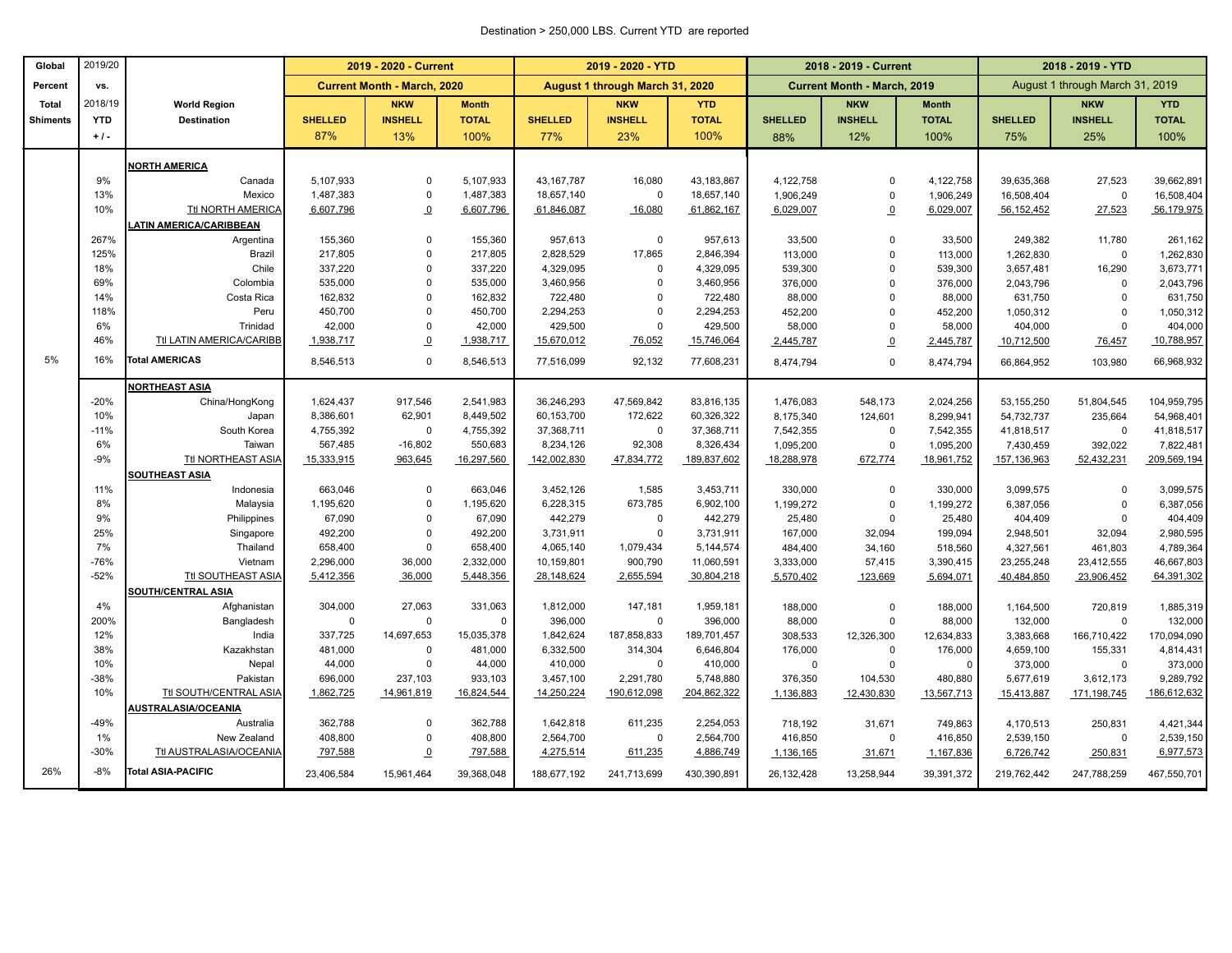| Global          | 2019/20      |                               | 2019 - 2020 - Current              |                            |                         | 2019 - 2020 - YTD               |                            |                          | 2018 - 2019 - Current              |                            | 2018 - 2019 - YTD       |                                 |                    |                          |
|-----------------|--------------|-------------------------------|------------------------------------|----------------------------|-------------------------|---------------------------------|----------------------------|--------------------------|------------------------------------|----------------------------|-------------------------|---------------------------------|--------------------|--------------------------|
| Percent         | VS.          |                               | <b>Current Month - March, 2020</b> |                            |                         | August 1 through March 31, 2020 |                            |                          | <b>Current Month - March, 2019</b> |                            |                         | August 1 through March 31, 2019 |                    |                          |
| <b>Total</b>    | 2018/19      | <b>World Region</b>           |                                    | <b>NKW</b>                 | <b>Month</b>            |                                 | <b>NKW</b>                 | <b>YTD</b>               |                                    | <b>NKW</b>                 | <b>Month</b>            |                                 | <b>NKW</b>         | <b>YTD</b>               |
| <b>Shiments</b> | <b>YTD</b>   | <b>Destination</b>            | <b>SHELLED</b>                     | <b>INSHELL</b>             | <b>TOTAL</b>            | <b>SHELLED</b>                  | <b>INSHELL</b>             | <b>TOTAL</b>             | <b>SHELLED</b>                     | <b>INSHELL</b>             | <b>TOTAL</b>            | <b>SHELLED</b>                  | <b>INSHELL</b>     | <b>TOTAL</b>             |
|                 | $+1$ .       |                               | 87%                                | 13%                        | 100%                    | 77%                             | 23%                        | 100%                     | 88%                                | 12%                        | 100%                    | 75%                             | 25%                | 100%                     |
|                 |              |                               |                                    |                            |                         |                                 |                            |                          |                                    |                            |                         |                                 |                    |                          |
|                 |              | <b>WESTERN EUROPE</b>         |                                    |                            |                         |                                 |                            |                          |                                    |                            |                         |                                 |                    |                          |
|                 | 3%           | Belgium                       | 2,846,925                          | $\mathbf 0$                | 2,846,925               | 17,016,815                      | $\mathbf 0$                | 17,016,815               | 2,893,525                          | $\mathbf 0$                | 2,893,525               | 16,570,994                      | $\Omega$           | 16,570,994               |
|                 | 5%           | Denmark                       | 1,011,855                          | $\Omega$<br>$\Omega$       | 1,011,855               | 5,314,494                       | $\mathbf 0$                | 5,314,494                | 528,002                            | $\Omega$<br>$\Omega$       | 528,002                 | 5,057,120                       | $\Omega$           | 5,057,120                |
|                 | 3%<br>15%    | France<br>Germany             | 1,700,700<br>10,654,117            | $\Omega$                   | 1,700,700<br>10,654,117 | 21,837,014<br>86,258,737        | $\mathbf 0$<br>122,400     | 21,837,014<br>86,381,137 | 2,522,380<br>11,732,894            | $\mathbf 0$                | 2,522,380<br>11,732,894 | 21,276,861<br>75,103,634        | 17,474<br>67,597   | 21,294,335<br>75,171,231 |
|                 | 25%          | Greece                        | 766,900                            | $\Omega$                   | 766,900                 | 8,995,182                       | 146,415                    | 9,141,597                | 686,800                            | $\mathbf 0$                | 686,800                 | 7,225,140                       | 110,615            | 7,335,755                |
|                 | 51%          | Ireland                       | 132,000                            | $\Omega$                   | 132,000                 | 580,000                         | $\mathbf 0$                | 580,000                  | 130,500                            | $\mathbf 0$                | 130,500                 | 384,500                         | $\mathbf 0$        | 384,500                  |
|                 | 17%          | Italy                         | 5,846,654                          | 43,913                     | 5,890,567               | 50,333,173                      | 1,686,461                  | 52,019,634               | 5,904,605                          | 292,929                    | 6,197,534               | 43,053,221                      | 1,476,268          | 44,529,489               |
|                 | 6%           | Netherlands                   | 8,345,044                          | $\mathbf 0$                | 8,345,044               | 52, 193, 175                    | 16,958                     | 52,210,133               | 6,564,750                          | $\mathbf 0$                | 6,564,750               | 49,099,542                      | $\Omega$           | 49,099,542               |
|                 | 35%          | Norway                        | 308,000                            | $\Omega$                   | 308,000                 | 4,740,546                       | $\mathbf 0$                | 4,740,546                | 176,000                            | $\mathbf 0$                | 176,000                 | 3,502,658                       | $\Omega$           | 3,502,658                |
|                 | $-42%$       | Portugal                      | $\mathbf 0$                        | $\mathbf 0$                | $\mathsf{O}$            | 1,010,200                       | $\mathbf 0$                | 1,010,200                | 176,021                            | $\mathbf 0$                | 176,021                 | 1,749,621                       | $\Omega$           | 1,749,621                |
|                 | 6%           | Spain                         | 16,249,290                         | 31,275                     | 16,280,565              | 139,016,288                     | 1,138,124                  | 140, 154, 412            | 18,717,838                         | 74,572                     | 18,792,410              | 130,816,945                     | 1,207,192          | 132,024,137              |
|                 | 15%          | Sweden                        | 673,108                            | $\mathbf 0$                | 673,108                 | 4,866,740                       | $\mathbf 0$                | 4,866,740                | 786,400                            | $\mathbf 0$                | 786,400                 | 4,236,094                       | $\Omega$           | 4,236,094                |
|                 | $-57%$       | Switzerland                   | 132,000                            | $\Omega$                   | 132,000                 | 1,525,235                       | $\mathbf 0$                | 1,525,235                | 677,000                            | $\mathbf 0$                | 677,000                 | 3,571,575                       | $\Omega$           | 3,571,575                |
|                 | 2%           | United Kingdom                | 3,812,073                          | $\mathbf 0$                | 3,812,073               | 23,911,035                      | 0                          | 23,911,035               | 3,310,160                          | $\Omega$                   | 3,310,160               | 23,393,295                      | $\Omega$           | 23,393,295               |
|                 | 8%           | Ttl WESTERN EUROPE            | 52,478,666                         | 75,188                     | 52,553,854              | 417,883,598                     | 3,110,358                  | 420,993,956              | 54,808,075                         | 367,501                    | 55,175,576              | 385,576,489                     | 2,879,146          | 388,455,635              |
|                 |              | <b>CENTRAL/EASTERN EUROPE</b> |                                    |                            |                         |                                 |                            |                          |                                    |                            |                         |                                 |                    |                          |
|                 | 37%          | Bulgaria                      | 167,500                            | $\mathbf 0$                | 167,500                 | 2,294,000                       | 0                          | 2,294,000                | 284,000                            | 0                          | 284,000                 | 1,675,950                       | $\mathbf 0$        | 1,675,950                |
|                 | 65%          | Croatia                       | 307,400                            | $\Omega$                   | 307,400                 | 3,121,600                       | $\mathsf 0$                | 3,121,600                | 264,000                            | $\mathsf 0$                | 264,000                 | 1,890,800                       | $\Omega$           | 1,890,800                |
|                 | -16%         | <b>Czech Republic</b>         | 88,000                             | $\Omega$                   | 88,000                  | 920,000                         | $\mathbf 0$                | 920,000                  | 88,000                             | $\mathbf 0$                | 88,000                  | 1,100,000                       | $\Omega$           | 1,100,000                |
|                 | 40%<br>32%   | Estonia                       | 743,781                            | $\Omega$<br>$\Omega$       | 743,781                 | 8,456,448                       | 41,909                     | 8,498,357                | 1,142,000                          | $\mathbf 0$<br>$\mathbf 0$ | 1,142,000               | 6,059,794                       | 22,500<br>$\Omega$ | 6,082,294                |
|                 | 0%           | Georgia<br>Hungary            | 191,400<br>88,000                  | $\Omega$                   | 191,400<br>88,000       | 1,643,000<br>264,000            | $\mathbf 0$<br>$\mathbf 0$ | 1,643,000<br>264,000     | 220,000<br>44,000                  | $\Omega$                   | 220,000<br>44,000       | 1,246,000<br>264,000            | $\Omega$           | 1,246,000<br>264,000     |
|                 | $-62%$       | Latvia                        | 160,000                            | $\Omega$                   | 160,000                 | 841,750                         | $\mathbf 0$                | 841,750                  | 440,007                            | $\Omega$                   | 440,007                 | 2,194,007                       | $\Omega$           | 2,194,007                |
|                 | 37%          | Lithuania                     | 655,350                            | $\Omega$                   | 655,350                 | 4,492,625                       | 30,771                     | 4,523,396                | 344,650                            | $\Omega$                   | 344,650                 | 3,290,100                       | $\Omega$           | 3,290,100                |
|                 | 482%         | Macedonia                     | 44,000                             | $\Omega$                   | 44,000                  | 256,000                         | $\mathbf 0$                | 256,000                  | $\mathbf 0$                        | $\Omega$                   | 0                       | 44,000                          | $\Omega$           | 44,000                   |
|                 | $-24%$       | Poland                        | 508,000                            | $\Omega$                   | 508,000                 | 2,488,350                       | $\mathbf 0$                | 2,488,350                | 369,200                            | $\mathbf 0$                | 369,200                 | 3,289,040                       | $\Omega$           | 3,289,040                |
|                 | -36%         | Romania                       | 88,000                             | $\Omega$                   | 88,000                  | 352,000                         | $\mathbf 0$                | 352,000                  | 88,000                             | $\mathbf 0$                | 88,000                  | 548,000                         | $\Omega$           | 548,000                  |
|                 | 23%          | Russia                        | $\overline{0}$                     | $\Omega$                   | $\mathsf{O}$            | 860,000                         | $\mathbf 0$                | 860,000                  | $\mathbf 0$                        | $\Omega$                   | 0                       | 702,000                         | $\Omega$           | 702,000                  |
|                 | 26%          | Ukraine                       | 347,990                            | $\Omega$                   | 347,990                 | 2,749,140                       | 7,000                      | 2,756,140                | 381,000                            | $\mathsf 0$                | 381,000                 | 2,194,800                       | $\Omega$           | 2,194,800                |
|                 | 16%          | Ttl CENTRAL/EASTERN EURO      | 3,389,421                          | $\underline{\mathbf{0}}$   | 3,389,421               | 29,178,863                      | 79,680                     | 29,258,543               | 3,752,857                          | $\overline{0}$             | 3,752,857               | 25,246,091                      | 22,500             | 25,268,591               |
| 27%             | 9%           | <b>Total EUROPE</b>           | 55,868,087                         | 75,188                     | 55,943,275              | 447,062,461                     | 3,190,038                  | 450,252,499              | 58,560,932                         | 367,501                    | 58,928,433              | 410,822,580                     | 2,901,646          | 413,724,226              |
|                 |              |                               |                                    |                            |                         |                                 |                            |                          |                                    |                            |                         |                                 |                    |                          |
|                 | 10%          | <b>MIDDLE EAST</b><br>Bahrain | 396,400                            | $\Omega$                   | 396,400                 | 1,521,800                       | 12,425                     | 1,534,225                | 326,750                            | $\mathbf 0$                | 326,750                 | 1,381,900                       | 17,752             | 1,399,652                |
|                 | 9%           | Cyprus                        | 220,000                            | $\Omega$                   | 220,000                 | 955,600                         | $\mathbf 0$                | 955,600                  | 116,600                            | $\mathbf 0$                | 116,600                 | 877,100                         | $\Omega$           | 877,100                  |
|                 | $-21%$       | Iraq                          | 174,000                            | $\Omega$                   | 174,000                 | 913,000                         | $\mathbf 0$                | 913,000                  | 234,650                            | $\mathbf 0$                | 234,650                 | 1,152,050                       | $\Omega$           | 1,152,050                |
|                 | 15%          | Israel                        | 899,820                            | $\Omega$                   | 899,820                 | 10,046,050                      | 985,281                    | 11,031,331               | 834,440                            | 32,400                     | 866,840                 | 8,602,390                       | 1,016,142          | 9,618,532                |
|                 | $-4%$        | Jordan                        | 450,000                            | 50,531                     | 500,531                 | 7,735,350                       | 451,262                    | 8,186,612                | 1,140,500                          | 92,673                     | 1,233,173               | 8,270,900                       | 281,203            | 8,552,103                |
|                 | $-28%$       | Kuwait                        | 570,000                            | $\Omega$                   | 570,000                 | 2,609,500                       | 15,975                     | 2,625,475                | 720,000                            | $\Omega$                   | 720,000                 | 3,662,950                       | $\Omega$           | 3,662,950                |
|                 | $-45%$       | Lebanon                       | 490,250                            | $\Omega$                   | 490,250                 | 3,077,700                       | $\mathbf 0$                | 3,077,700                | 707,000                            | $\mathbf 0$                | 707,000                 | 5,638,950                       | $\Omega$           | 5,638,950                |
|                 | 346%         | Oman                          | 88,000                             | 0                          | 88,000                  | 308,000                         | 0                          | 308,000                  | 25,000                             | $\mathbf 0$                | 25,000                  | 69,000                          | 0                  | 69,000                   |
|                 | $-21%$       | Qatar                         | 130,750                            | $\mathbf 0$                | 130,750                 | 1,793,610                       | 44,375                     | 1,837,985                | 387,317                            | 15,975                     | 403,292                 | 2,301,134                       | 15,975             | 2,317,109                |
|                 | 17%          | Saudi Arabia                  | 2,473,291                          | 51,781                     | 2,525,072               | 19,378,391                      | 505,955                    | 19,884,346               | 2,369,200                          | 0                          | 2,369,200               | 16,668,400                      | 364,047            | 17,032,447               |
|                 | 82%          | Turkey                        | 4,954,950                          | 14,405                     | 4,969,355               | 33,653,005                      | 17,340,411                 | 50,993,416               | 1,788,002                          | 637,069                    | 2,425,071               | 15,847,557                      | 12,220,829         | 28,068,386               |
|                 | 29%          | United Arab Emirates          | 7,842,400                          | 194,846                    | 8,037,246               | 65,639,453                      | 8,238,712                  | 73,878,165               | 3,808,955                          | 487,600                    | 4,296,555               | 51,141,641                      | 5,962,163          | 57,103,804               |
|                 | 29%          | Ttl MIDDLE EAST               | 18,689,861                         | 311,563                    | 19,001,424              | 147,631,459                     | 27,594,396                 | 175,225,855              | 12,458,414                         | 1,265,717                  | 13,724,131              | 115,638,972                     | 19,878,111         | 135,517,083              |
|                 |              | NORTH AFRICA                  |                                    |                            |                         |                                 |                            |                          |                                    |                            |                         |                                 |                    |                          |
|                 | 8%           | Algeria                       | 440,000                            | $\mathbf 0$                | 440,000                 | 4,655,550                       | 31,500                     | 4,687,050                | 440,000                            | $\mathbf 0$                | 440,000                 | 4,352,400                       | 0                  | 4,352,400                |
|                 | 69%          | Egypt                         | 695,000                            | $\mathbf 0$                | 695,000                 | 5,016,550                       | 314,919                    | 5,331,469                | 880,000                            | 22,425                     | 902,425                 | 2,912,950                       | 243,522            | 3,156,472                |
|                 | 100%<br>256% | Libya                         | 374,000<br>3,574,900               | $\mathbf 0$<br>$\mathbf 0$ | 374,000<br>3,574,900    | 1,527,050<br>18,909,250         | 63,662                     | 1,590,712                | 168,000                            | 0                          | 168,000                 | 796,000                         | 0                  | 796,000                  |
|                 | 1%           | Morocco<br>Tunisia            | 0                                  | $\mathbf 0$                | 0                       | 300,000                         | 10,815<br>$\mathbf 0$      | 18,920,065<br>300,000    | 1,582,150<br>0                     | 0<br>32,120                | 1,582,150<br>32,120     | 5,320,850<br>264,000            | 0<br>32,120        | 5,320,850<br>296,120     |
|                 | 121%         | <b>Ttl NORTH AFRICA</b>       | 5,083,900                          |                            | 5,083,900               | 30,408,400                      | 420,896                    | 30,829,296               | 3,070,150                          | 54,545                     | 3,124,695               | 13,646,200                      | 275,642            | 13,921,842               |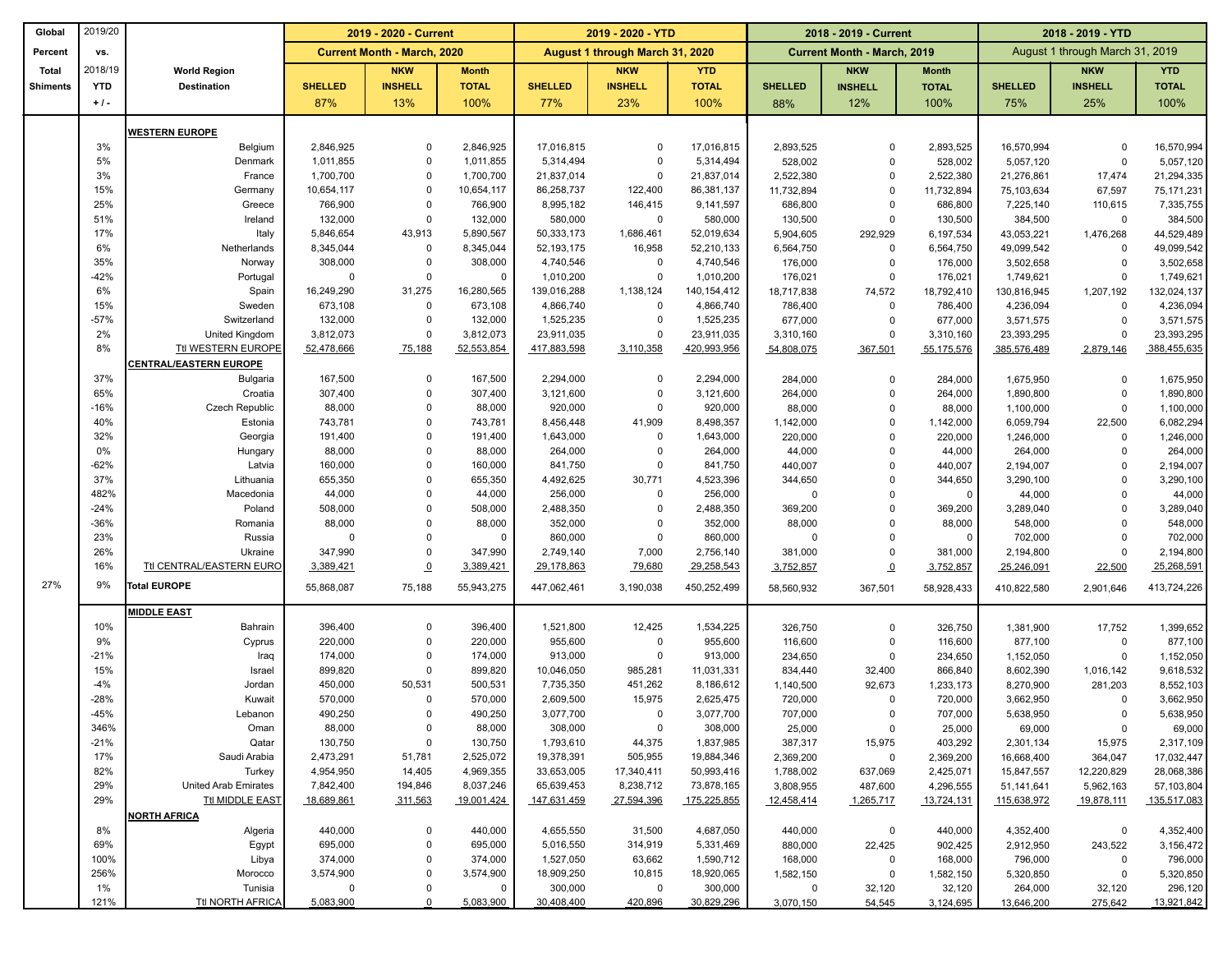| Global          | 2019/20    |                              |                | 2019 - 2020 - Current              |              |                | 2019 - 2020 - YTD               |               |                | 2018 - 2019 - Current              |              | 2018 - 2019 - YTD               |                |               |
|-----------------|------------|------------------------------|----------------|------------------------------------|--------------|----------------|---------------------------------|---------------|----------------|------------------------------------|--------------|---------------------------------|----------------|---------------|
| Percent         | VS.        |                              |                | <b>Current Month - March, 2020</b> |              |                | August 1 through March 31, 2020 |               |                | <b>Current Month - March, 2019</b> |              | August 1 through March 31, 2019 |                |               |
| Total           | 2018/19    | <b>World Region</b>          |                | <b>NKW</b>                         | <b>Month</b> |                | <b>NKW</b>                      | <b>YTD</b>    |                | <b>NKW</b>                         | <b>Month</b> |                                 | <b>NKW</b>     | <b>YTD</b>    |
| <b>Shiments</b> | <b>YTD</b> | <b>Destination</b>           | <b>SHELLED</b> | <b>INSHELL</b>                     | <b>TOTAL</b> | <b>SHELLED</b> | <b>INSHELL</b>                  | <b>TOTAL</b>  | <b>SHELLED</b> | <b>INSHELL</b>                     | <b>TOTAL</b> | <b>SHELLED</b>                  | <b>INSHELL</b> | <b>TOTAL</b>  |
|                 | $+1$ .     |                              | 87%            | 13%                                | 100%         | 77%            | 23%                             | 100%          | 88%            | 12%                                | 100%         | 75%                             | 25%            | 100%          |
|                 |            | <b>SUB-SAHARAN AFRICA</b>    |                |                                    |              |                |                                 |               |                |                                    |              |                                 |                |               |
|                 | 22%        | South Africa                 | 577.054        | $\mathbf 0$                        | 577.054      | 4.266.185      | 262,381                         | 4,528,566     | 596,160        | $\Omega$                           | 596,160      | 3.715.079                       | $\Omega$       | 3,715,079     |
|                 | 22%        | Ttl SUB-SAHARAN AFRICA       | 613,054        | $\overline{0}$                     | 613,054      | 4,508,185      | 262,381                         | 4,770,566     | 596,160        |                                    | 596,160      | 3,916,579                       |                | 3,916,579     |
| 13%             | 37%        | Total MIDDLE EAST/AFRICA     | 24,386,815     | 311,563                            | 24,698,378   | 182,548,044    | 28,277,673                      | 210,825,717   | 16,124,724     | 1,320,262                          | 17,444,986   | 133,201,751                     | 20, 153, 753   | 153,355,504   |
|                 | 6%         | <b>TOTAL EXPORTS</b>         | 112,207,999    | 16,348,215                         | 128,556,214  | 895,803,796    | 273,273,542                     | ,169,077,338  | 109,292,878    | 14,946,707                         | 124,239,585  | 830,651,725                     | 270,947,638    | 1,101,599,363 |
| 30%             | 5%         | <b>TOTAL DOMESTIC</b>        |                |                                    | 79,668,256   |                |                                 | 512,750,089   |                |                                    | 60,705,753   |                                 |                | 487,324,206   |
| 100%            | 6%         | <b>GRAND TOTAL SHIPMENTS</b> |                |                                    | 208,224,470  |                |                                 | 1,681,827,427 |                |                                    | 184,945,338  |                                 |                | 1,588,923,569 |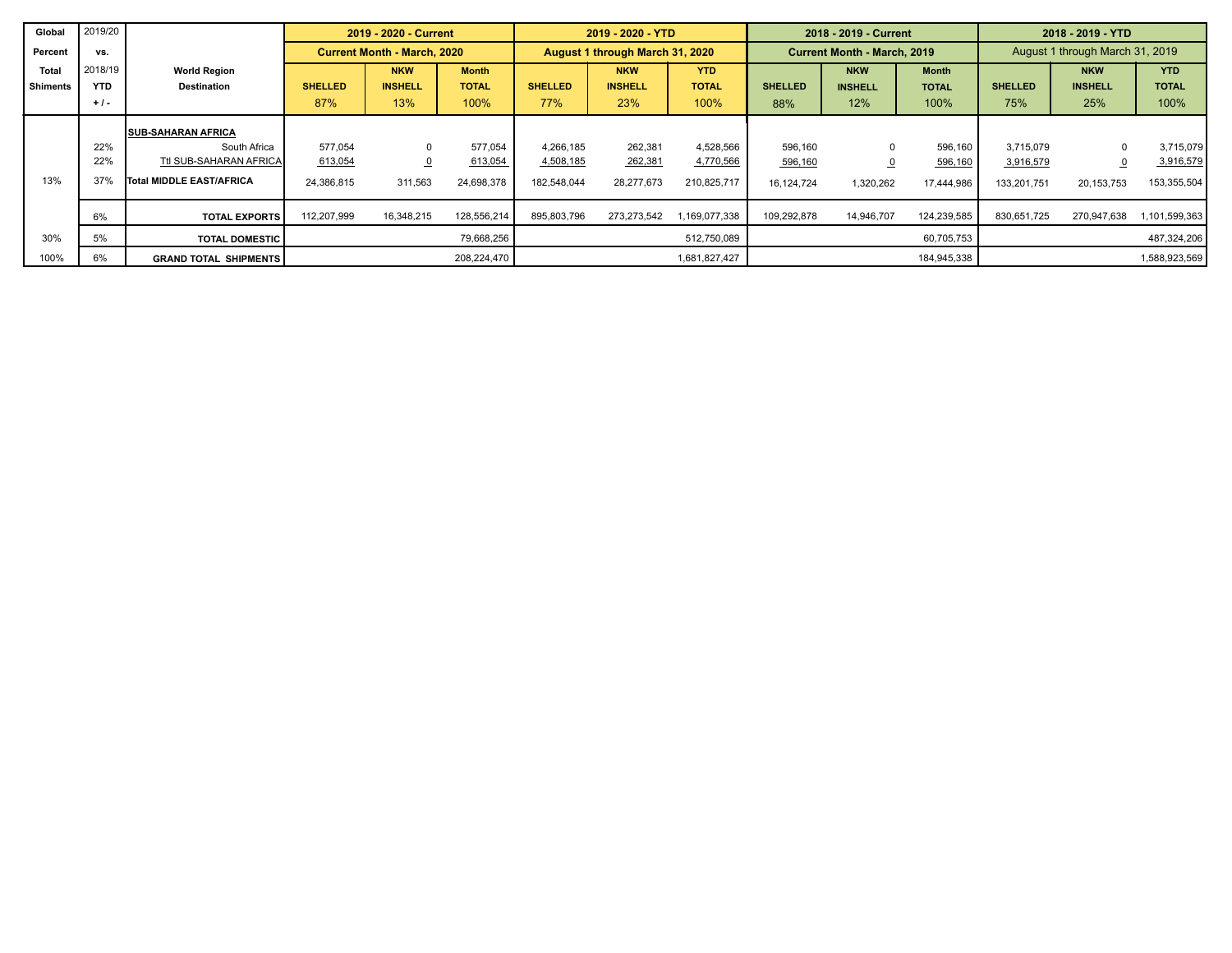

## **Almond Board of California Almond Board Quality Control Receipts Report Industry Summary**

## **August 1, 2019 through March 31, 2020**

|                                  | From ABC Form 1       | <b>From USDA Inspection Certificates</b> |                        | % of Total      |           |
|----------------------------------|-----------------------|------------------------------------------|------------------------|-----------------|-----------|
| <b>Variety Name</b>              | <b>Total Receipts</b> | <b>Total Receipts</b>                    | <b>Total Inedibles</b> | <b>Receipts</b> | % Rejects |
| Aldrich                          | 89,712,724            | 89,363,689                               | 1,580,239              | 3.54%           | 1.77%     |
| Avalon                           | 8,016,015             | 7,881,160                                | 211,997                | 0.32%           | 2.69%     |
| <b>Butte</b>                     | 76,885,100            | 77,125,048                               | 1,096,879              | 3.03%           | 1.42%     |
| <b>Butte/Padre</b>               | 195,421,201           | 194,532,090                              | 2,152,109              | 7.71%           | 1.11%     |
| Carmel                           | 121,229,812           | 119,283,990                              | 1,754,513              | 4.79%           | 1.47%     |
| Carrion                          | 182,061               | 156,782                                  | 6,629                  | 0.01%           | 4.23%     |
| Folsom                           | 1,503,309             | 1,506,914                                | 37,214                 | 0.06%           | 2.47%     |
| Fritz                            | 108,514,363           | 109,654,952                              | 1,788,363              | 4.28%           | 1.63%     |
| Independence                     | 155,930,738           | 156,723,441                              | 2,989,413              | 6.15%           | 1.91%     |
| Livingston                       | 4,208,372             | 4,184,588                                | 98,301                 | 0.17%           | 2.35%     |
| Marchini                         | 412,497               | 445,794                                  | 15,737                 | 0.02%           | 3.53%     |
| Marcona                          | 2,491,773             | 2,212,716                                | 17,613                 | 0.10%           | 0.80%     |
| <b>Mission</b>                   | 7,330,260             | 7,761,036                                | 70,703                 | 0.29%           | 0.91%     |
| Mixed                            | 50,546,892            | 58,545,611                               | 3,403,269              | 2.00%           | 5.81%     |
| Mono                             | 265,757               | 676,842                                  | 27,361                 | 0.01%           | 4.04%     |
| Monterey                         | 453,553,868           | 455,921,902                              | 7,583,465              | 17.90%          | 1.66%     |
| Morley                           | 499,945               | 466,435                                  | 3,994                  | 0.02%           | 0.86%     |
| Neplus                           | 609,178               | 742,006                                  | 11,935                 | 0.02%           | 1.61%     |
| Nonpareil                        | 1,045,237,955         | 1,045,977,062                            | 16,309,159             | 41.26%          | 1.56%     |
| Padre                            | 23,188,132            | 23, 141, 647                             | 129,634                | 0.92%           | 0.56%     |
| Peerless                         | 4,454,311             | 4,505,387                                | 34,861                 | 0.18%           | 0.77%     |
| Price                            | 19,913,140            | 19,211,083                               | 207,239                | 0.79%           | 1.08%     |
| Ruby                             | 2,055,541             | 2,080,956                                | 22,472                 | 0.08%           | 1.08%     |
| Savana                           | 237,863               | 220,346                                  | 1,848                  | 0.01%           | 0.84%     |
| Sonora                           | 31,564,579            | 29,477,605                               | 517,924                | 1.25%           | 1.76%     |
| Supareil                         | 10,479,809            | 10,317,522                               | 162,997                | 0.41%           | 1.58%     |
| Thompson                         | 144,751               | 143,954                                  | 3,514                  | 0.01%           | 2.44%     |
| Tokyo                            | 339,557               | 339,557                                  | 3,173                  | 0.01%           | 0.93%     |
| Winters                          | 11,851,423            | 11,668,704                               | 298,589                | 0.47%           | 2.56%     |
| <b>Wood Colony</b>               | 99,126,275            | 99,133,138                               | 1,161,764              | 3.91%           | 1.17%     |
| <b>Major Varieties Sub Total</b> | 2,525,907,201         | 2,533,401,957                            | 41,702,908             | 99.70%          | 1.65%     |
| Minor Varieties Sub Total        | 7,503,293             | 7,807,010                                | 78,000                 | 0.30%           | 1.00%     |
| <b>Grand Total All Varieties</b> | 2,533,410,494         | 2,541,208,967                            | 41,780,908             | 100.00%         | 1.64%     |

**This report is subject to futher verification of handler's receipts and futher reconciliation of USDA Incoming Certificates**